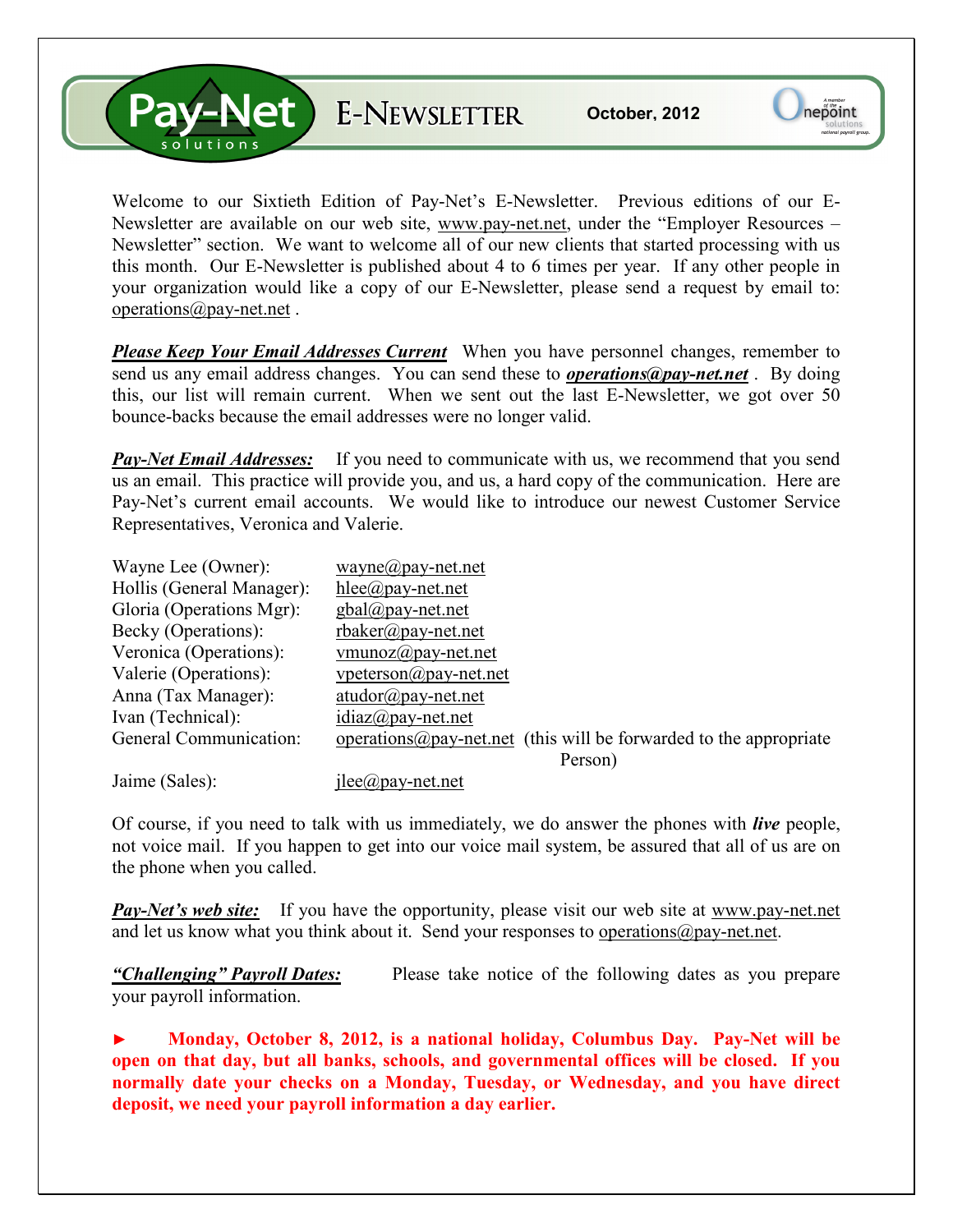October  $15<sup>th</sup>$  is on a Monday. If you normally date your checks for the  $15<sup>th</sup>$ , and you have direct deposit, we need your payroll information before  $3:00$  pm on Thursday, October  $11<sup>th</sup>$ .

October  $20^{th}$  is on a Saturday. If you normally date your checks for the  $20^{th}$ , your check date will roll back to Friday, the  $19<sup>th</sup>$ . If this affects you, and you have direct deposit, we need your payroll information before  $3:00$  pm on Wednesday, October  $17<sup>th</sup>$ .

November  $5<sup>th</sup>$  falls on a Monday. If you normally date your checks for the  $5<sup>th</sup>$ , and you have direct deposit, we need your payroll information before 3:00 pm on Thursday, November  $1^\text{st}$ .

**► Monday, November 12, 2012, is a national holiday, Veteran's Day. Pay-Net will be open on that day, but all banks, schools and governmental offices will be closed. If you normally date your checks on a Monday, Tuesday, or Wednesday, and you have direct deposit, we need your payroll information a day earlier.** 

November  $20^{th}$  falls on a Tuesday. If you normally date your checks for the  $20^{th}$  and you have direct deposit, we need your payroll information before  $3:00$  pm on Friday, November  $16<sup>th</sup>$ .

**► Thursday, November 22nd, is Thanksgiving Day, and a national holiday. Pay-Net will be closed that day.** 

**► Friday, November 23rd, is "Black Friday". While not a national holiday, Pay-Net WILL BE CLOSED on that day. You can date your checks and direct deposits for this day, but process your payroll earlier in the week.** 

*Holiday Schedule:* The following remaining holidays are scheduled for 2011 plus the 2012 holidays. The official "bank holidays" are marked with an "**\***"

- ► \* Monday, October 8, 2012 Columbus Day Pay-Net will be open
- \* Monday, November 12, 2012 Veteran's Day Pay-Net will be open
- ► \* Thursday, November 22, 2012 Thanksgiving Day Pay-Net will be closed
- ► Friday, November 23, 2012 Day After Thanksgiving Pay-Net will be closed
- \* Tuesday, December 25,  $2012 -$ Christmas Pay-Net will be closed
- \* Tuesday, January 1, 2013 New Year's Day Pay-Net will be closed

## *What The Health Care Decision Means for Your Small Business:*

**By Emily Maltby @The Wall Street Journal, June 28, 2012** 

**The Supreme Court decision Thursday upholds the Affordable Care Act. But as a smallbusiness owner, you may wonder what that means for you.** 

**Most of the law's key provisions are set to take effect roughly two years from now, on January 1, 2014.** 

**Based on the ruling, all individuals-including small-business owners-must have health insurance starting in 2014, or pay a penalty.** 

**Certainly, the cost of health insurance has become a significant issue for small firms over the past decade.**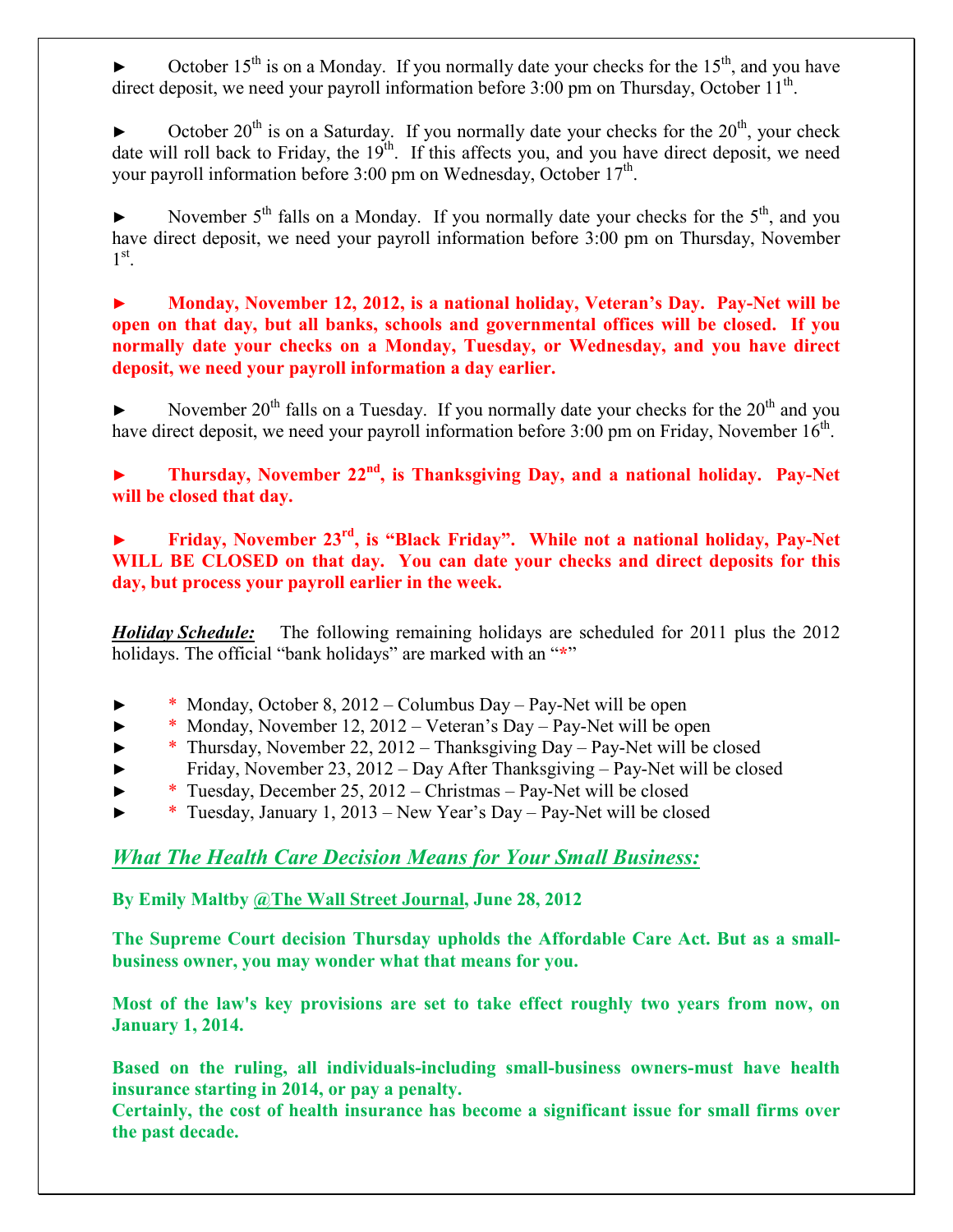**Overall, about 71% of firms with 10 to 24 employees offered health insurance in 2011, compared with 77% in 2001, according to a 2011 Kaiser Family Foundation survey. Of firms with three to nine workers, just 48% offered insurance in 2011, compared with 58% in 2001.** 

**The high-profile decision is a blow to the National Federation of Independent Business, a Washington, D.C., lobbying group that joined 26 states in fighting the mandate. The NFIB argued that small businesses would suffer if the owners of those entities had to pay for their own health insurance. The NFIB spent more than \$1.2 million on the lawsuit in 2010 alone, according to disclosures.** 

**Here's a look at how you might be affected:** 

**Q. What if I am a one-person business?** 

**A. The impact for sole-proprietors and others with no employees will be much like the impact on individuals.** 

**For people in this group, the crux of the 2014 rollout is the individual mandate, which requires all U.S. citizens and legal residents to have health coverage or pay a penalty.** 

**You, as a one-person business, would buy insurance through your state's benefits exchange that will roll out in 2014.** 

**There are some exemptions, however, such as those from certain religious backgrounds and those who are eligible for the so-called "hardship exemption" if the cost of the annual premium exceeds 8% of household income.** 

**There are penalties intended to ensure compliance. The top penalty for individuals, once fully phased in, for not having insurance is \$695 or 2.5% of income--whichever is greater.** 

**Q. I have employees or may be hiring. What provisions impact me?** 

**A. If you have employees, the health-care provisions are a bit more complicated.** 

**Since 2010, firms with fewer than 25 full-time equivalent employees have been eligible for a tax break if you cover at least half the cost of health insurance. (Full-time equivalent is the number of employees on full-time schedules plus the number of employees on part-time schedules, converted to a full-time basis.)** 

**But only if you have fewer than 10 full-time equivalent employees and average salaries of \$25,000 or less is your firm eligible for the full credit. Today, that full credit is 35% of your contribution toward an employee's insurance premium. As your firm size and average wage amount goes up, the tax credit goes down. And once your business hits 25 full-time equivalent employees or \$50,000 in average salaries, the credit is completely phased out.** 

**Q. What happens to the tax credits going forward?** 

**A. In 2014, the state-based Small Business Health Options Program Exchanges will be open to small firms. And getting insurance through those exchanges could bump the maximum tax credit to 50% of your contribution, up from the current 35%.** 

**But the tax credits won't last. The credit is only available for a maximum of five years and only two years once the exchanges are up and running.**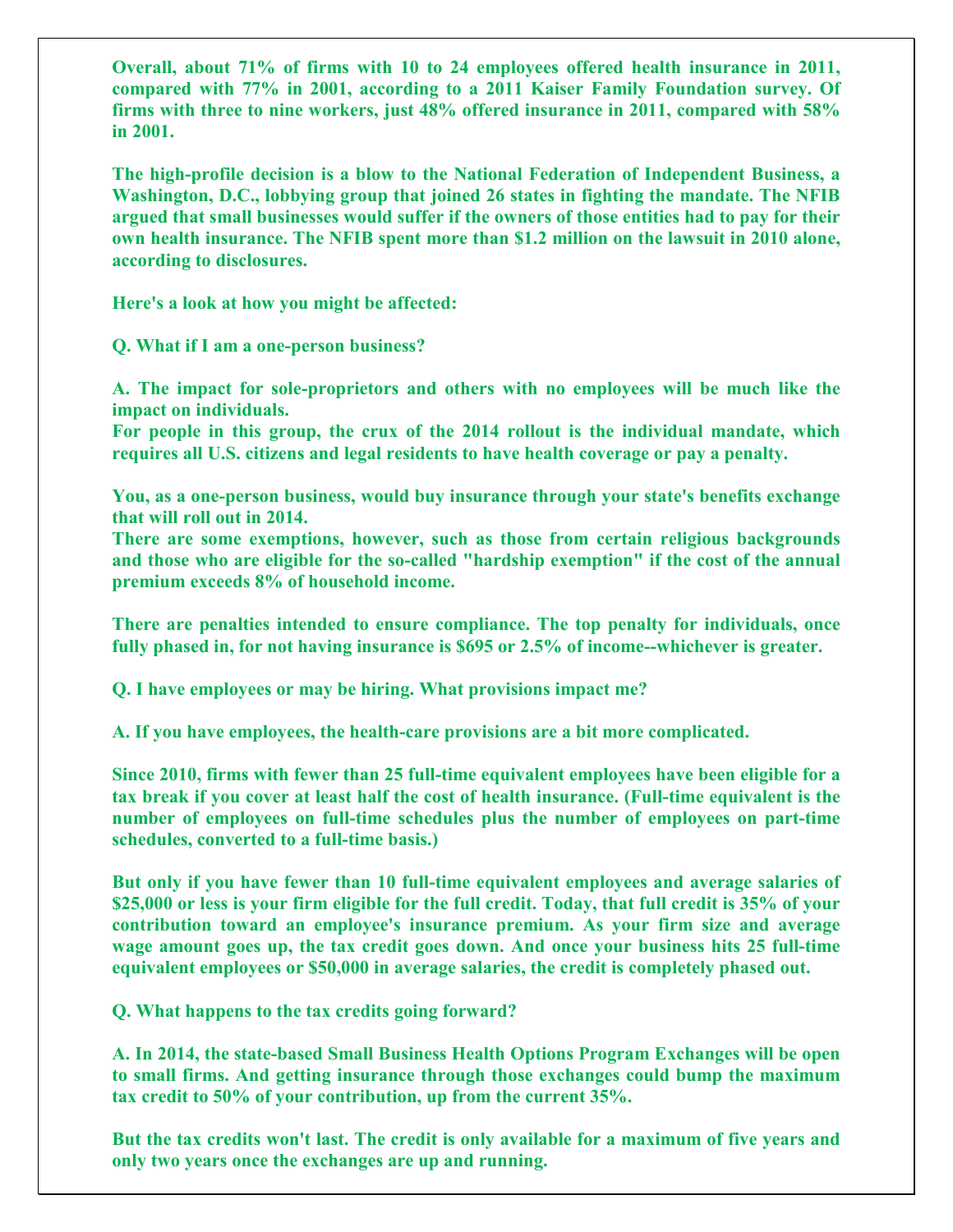**Q. Will I have to provide health insurance to my employees in 2014?** 

**A. No firm is mandated to provide insurance, but in 2014, only the smallest businesses will be exempt from penalties if they don't.** 

**Q. What are the penalties and under what circumstances would I be exempt?** 

**A. Once your firm reaches 50 full-time equivalent employees, a penalty will kick in if you fail to provide coverage for employees who average 30 or more hours a week in a given month. The penalty is \$2,000 for each full-time employee in excess of 30 full-time employees. There are no penalties if part-time employees aren't offered coverage.** 

**A key factor in calculating the penalty is that the equation isn't based on full-time equivalents, but rather on actual full-time employees. That means some businesses that are subject to the penalty may end up owing nothing.** 

**Here's a basic example: Say your firm has 25 full-time employees and 50 half-time employees that, combined, equal 25 full-time equivalents. Your firm, in effect, has 50 fulltime equivalents and would be subject to the penalty if you don't provide health-care coverage. However, your penalty cost likely would be zero because the \$2,000 tally starts at the 31st full-time employee and you only have 25 full-time employees.** 

**Q. What should I know about getting insurance for my employees?** 

**A. You can't just buy any old insurance to avoid the penalty. You have to provide so-called "minimum essential" and "affordable" coverage.** 

**Minimum essential coverage means covering 60% of the actuarial value of the cost of the benefits. And affordable means the premium for the coverage of the individual employee cannot exceed 9.5% of the employee's household income.** 

**If the coverage you offer is unaffordable, qualifying employees can get subsidized coverage through the tax credit on the state exchanges. In such a case, you will have to pay the lesser of \$3,000 per subsidized full-time employee, or the \$2,000-per-employee penalty after the first 30 full-time employees.** 

*News About the I-9 Form:* The U.S. Citizenship and Immigration Services sent this bulletin on 08/13/2012: Until further notice, employers should continue using the Form I-9 currently available on the forms section of http://www.uscis.gov, or on our web site at http://www.paynet.net/docs/i-9.pdf. This form should continue to be used even after the OMB control number expiration date of August 31, 2012 has passed. USCIS will provide updated information about the new version of the Form I-9 as it becomes available*.*

Employers must complete Form I-9 for all newly-hired employees to verify their identity and authorization to work in the United States.

*State and Federal Government Team Up to Combat Employee Misclassification:* As many employers have been engaging in attempts to misclassify workers as independent contractors instead of employees, the Labor Department has teamed up with a number of states in an attempt to curb such misclassification, M. Patricia Smith, solicitor of labor, said Nov. 5 at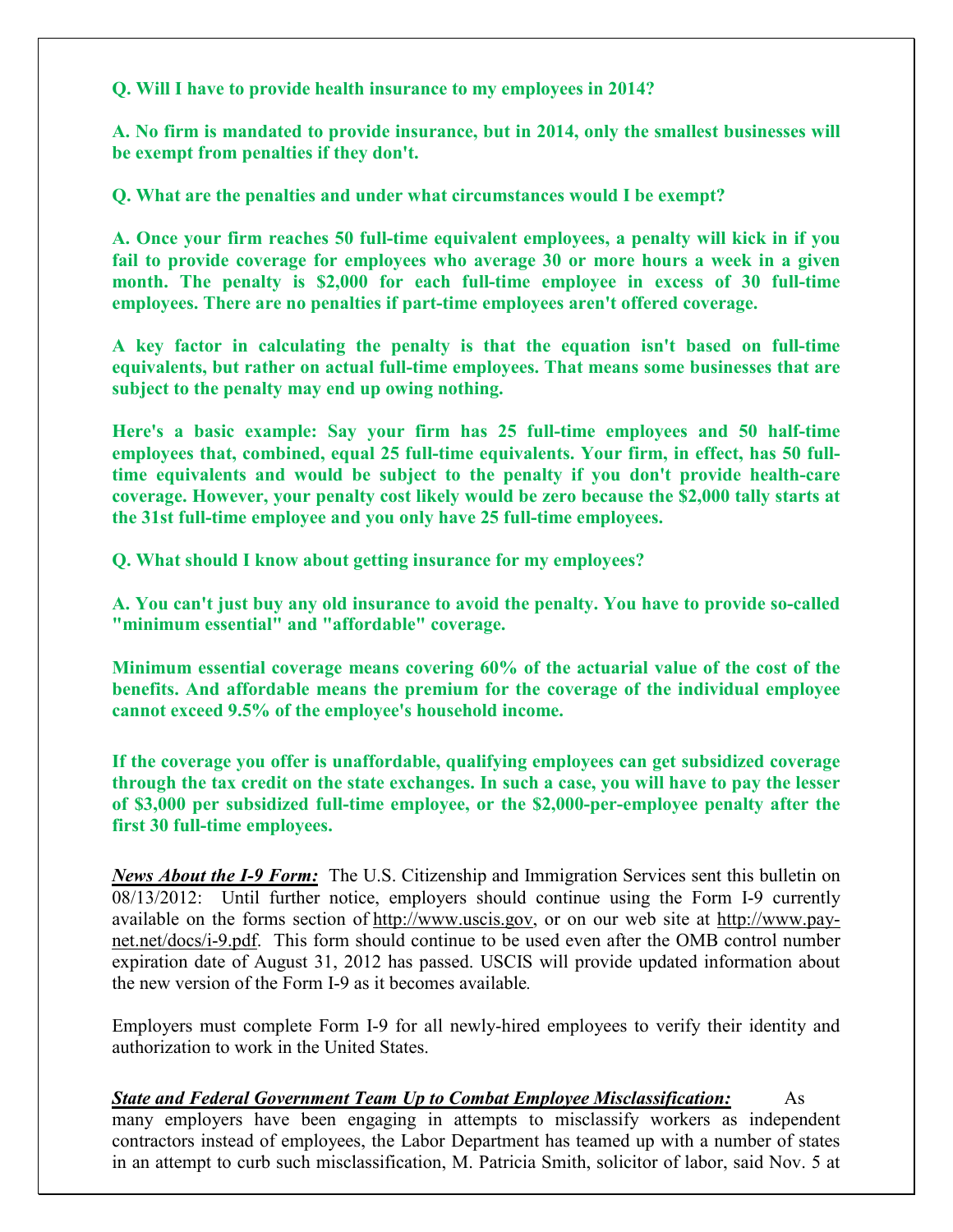the annual conference of the American Bar Association's Section of Labor and Employment Law. Labor officials have signed memorandums of understanding with the Internal Revenue Service and 11 states, she said.

States seeking to reduce misclassification have linked the efforts of multiple agencies, Smith said. When there is an investigation of an employer's potential legal violation, all the appropriate agencies devote attention to that employer to ensure that it comes into compliance with all workplace laws.

## *News from the State of California:* The state has issued a couple of news announcements:

- (1) The EDD issued the Employment Determination Guide (DE38) to help business owners determine whether a worker is an employee or an independent contractor. Here is a clickable link to the DE38: http://www.edd.ca.gov/pdf\_pub\_ctr/de38.pdf
- (2) An initiative to combat Fair Labor Standards Act violations in the San Francisco area's restaurant industry was launched April 2, 2012, by the Federal Labor Department's Wage and Hour Division. Investigations conducted over a 5 year period found violations at 68% of the restaurants that resulted in more than \$2.1 million in minimum wage and overtime back wages owed to nearly 2,500 employees. Currently, the investigators are making unannounced visits to restaurants in the LA County area.
- (3) In a recent ruling, the California Supreme Court ruled that employer must still relieve employees of all duties during a designated meal period, but are not required to ensure that no work is conducted during the time to avoid penalty. State law grants employees who work more than 5 hours a day a 30 minute meal break. If the employee works less than 6 hours a day, the break period can be waived by mutual consent. Employees working more than 10 hours a day are entitled to a second 30 minute break, which can be waived by mutual consent when employees work up to 12 hours a day.

*Report Portal Is Here:* **As previously announced, the Pay-Net Report Portal is now up and running with most of our clients actively using the portal. In fact, almost 96% of our clients will receive their Third Quarter, 2012, reports by the Report Portal.** 

**We are constantly asked why we are doing this? With today's internet security concerns, Pay-Net has eliminated the practice of emailing reports to clients. While email has been fairly secure in the past, recent history shows it can still be easily breached by hackers and valuable company/employee data could be compromised. Plus, we have been alerted that hackers have "discovered" that payroll companies have a treasure house of information that identity thieves could exploit. Earlier this year, an attack on Ceridian resulted in several clients losing money. This summer, a payroll company in the Midwest had their email system compromised.** 

**The Portal uses the most current SSL encoding to ensure security on the portal. The user**  will see the common https:// prompt for the portal. This security is identical to the security **used by banks and financial institutions for their client account access.** 

*Medicare Issue for 2013:* As some of you are aware, barring any action by Congress or the Courts, the Medicare rate will increase for high income taxpayers next year. Effective January 1, 2013, the employee Medicare tax rate will remain the same (1.45%) up to a threshold. The threshold for single tax payers is \$200,000 and for married filing jointly it will be \$250,000. After the taxpayer reaches the threshold, the rate jumps up to 2.35%. The employer rate will remain constant at the current 1.45%.